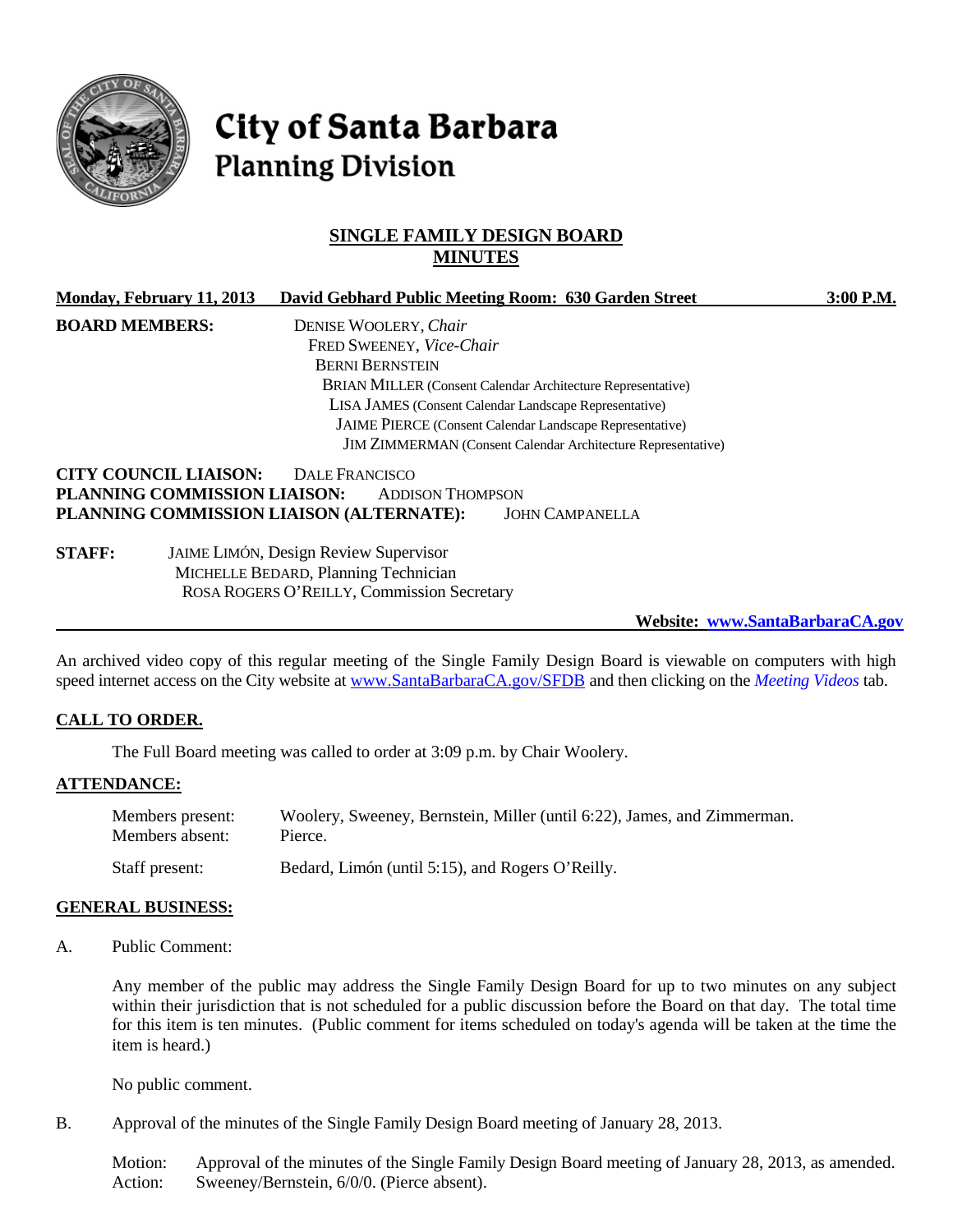- C. Consent Calendar.
	- Motion: Ratify the Consent Calendar for February 4, 2013. The Consent Calendar was reviewed by Brian Miller and Lisa James.
	- Action: Miller/James, 5/0/1. (Bernstein abstained; Pierce absent).
	- Motion: Ratify the Consent Calendar for February 11, 2013. The Consent Calendar was reviewed by Brian Miller and Lisa James.
	- Action: Sweeney/James,  $6/0/0$  (Pierce absent).
- D. Announcements, requests by applicants for continuances and withdrawals, future agenda items, and appeals.
	- 1. Mr. Sweeney attended the Urban Forest Workshop.
	- 2. Mr. Sweeney asked staff questions about Public Comment.
	- 3. Ms. Bedard announced that Jaime Pierce will be absent from today's hearing.
	- 4. Ms. Bedard announced that City Council will hear the Update on Code of Conduct for Advisory Group Members and Adoption of Revised City Advisory Group Guidelines. This item is scheduled as item No. 5 on the Tuesday, February 12, 2013, Council agenda.
- E. Subcommittee Reports.

No subcommittee reports.

## **CONCEPT REVIEW - NEW ITEM**

#### **1. 616 E VALERIO ST R-2 Zone**

**(3:20)** Assessor's Parcel Number: 027-270-003 Application Number: MST2013-00030 Owner: Catherine Edwardson Architect: Harrison Design Associates

(Proposal to convert an existing duplex into a new 3,454 square foot, three-story single-family residence with an attached 462 square foot two-car garage. The proposal includes an interior remodel of the existing 552 square foot basement and converting 54 square feet of existing basement crawl space into a new habitable floor area. Exterior alterations include eliminating the gable roof element at the front elevation, demolish and rebuild the 68 square foot front porch, demolish the existing 225 square foot second story deck and replace with a new 455 square foot second story deck, adding Juliette balconies, and door and window alterations. The proposed development total of 3,916 square feet, located on a 10,704 square foot parcel, is 103% of the floor-to-lot-area ratio (FAR) guideline for an (R-2) two-family residentially zoned parcel.)

## **(Concept Review; action may be taken if sufficient information is provided.)**

Actual time: 3:25 p.m.

Present: Adele Goggia, Architect.

Public comment opened at 3:35 p.m. As no one wished to speak, public comment was closed.

#### **Motion: Continued two-weeks to Full Board with comments:**

- 1) Revise the deck and rear stairs.
- 2) Provide photographs to determine whether the size of the deck can be supported.
- 3) Provide photographs looking towards the adjacent neighbors' private yards.
- 4) Consider providing a section showing the topography of the site.
- 5) Provide color and materials board.
- 6) Consider a replacement of the existing gravel driveway.
- Action: Zimmerman/Sweeney, 6/0/0. Motion carried. (Pierce absent).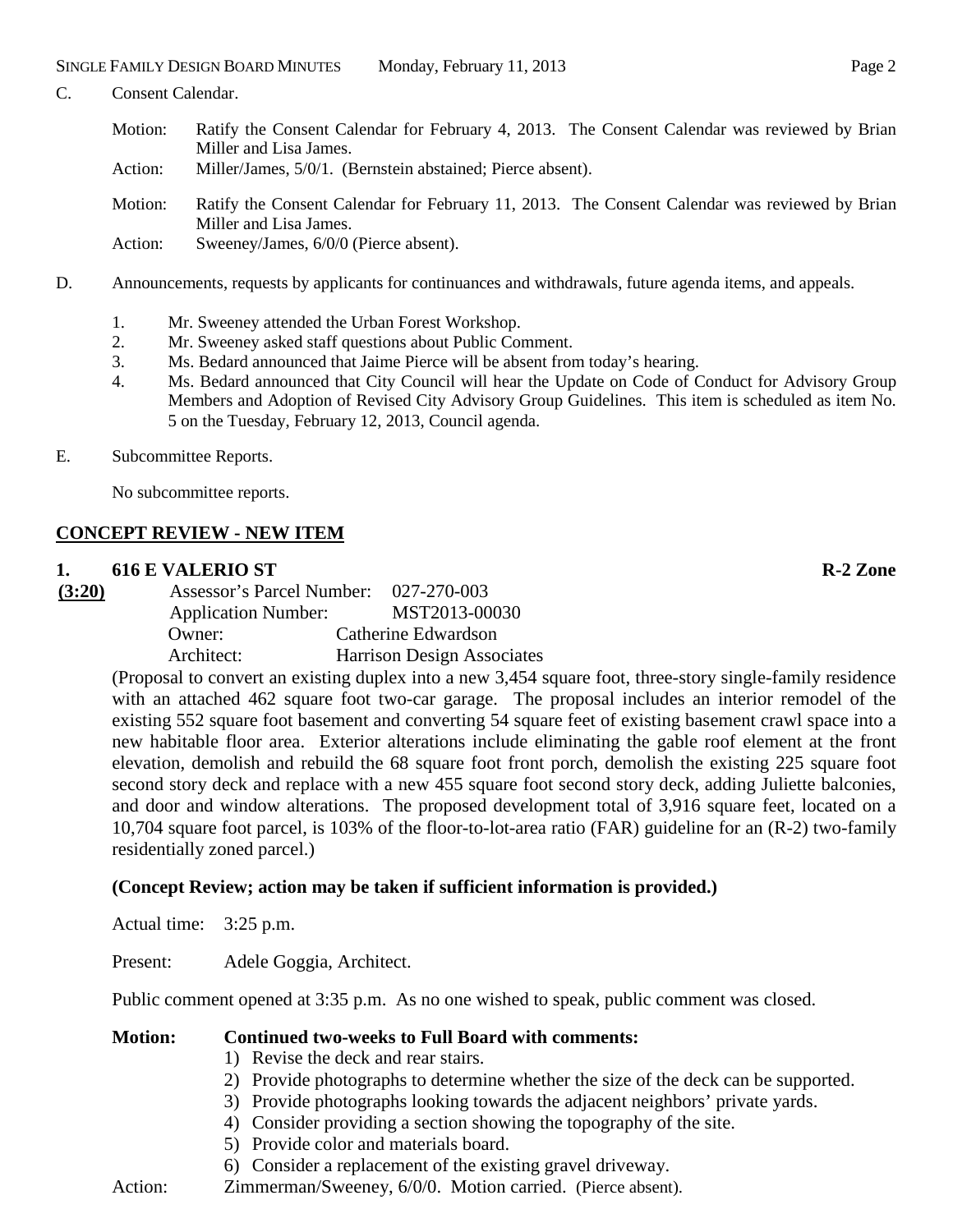#### **PROJECT DESIGN REVIEW**

#### **2. 1642 CALLE CANON A-2 Zone**

**(3:40)** Assessor's Parcel Number: 041-140-008 Application Number: MST2012-00205 Owner: Charles Mugler Architect: Garcia Architects, Inc.

> (Proposal to construct a new split level 1,812 square foot residence with an attached 568 square foot garage, a 312 square foot workshop and a 922 square foot basement located on an approximately 5.9 acre lot in the Hillside Design District. The proposal includes a new detached 1,291 square foot two story two-car garage/barn. Two single family residences and an accessory structure currently exist on the project site. The proposed total of 4,444 square feet of new construction in addition to the existing 2,121 square feet of the existing residences is 85% of the guideline floor-to-lot-area ratio (FAR). The project requires Staff Hearing Officer review for a Performance Standard Permit for three single family residences on one lot. The project will address violations in ENF2012-00027.)

## **(Project Design Approval requested. Project requires compliance with Staff Hearing Officer Resolution No. 005-13. Compliance with Tier 3 Storm Water Management Program is required prior to Final Approval.)**

Actual time: 3:55 p.m.

Present: Charles Mugler and Karen McCulley, Owners; Ubaldo Diaz Designer.

Public comment opened at 4:14 p.m.

1) Bill Boyd, neighbor; expressed concerns regarding how driveway access is being treated for the site.

Public comment closed at 4:16 p.m.

#### **Motion: Continued indefinitely to Full Board with comments:**

- 1) Provide wall heights, elevation, details, section.
- 2) The Board is supportive of the stucco finish.
- 3) Provide a more complete landscape plan.
- 4) Show application of residential addresses at the street, specifically house numbers and mailbox location details.
- 5) Provide a roof element over the entry door of the North elevation, Building C.
- 6) Provide chimney and brackets details.
- Action: James/Sweeney, 6/0/0. Motion carried. (Pierce absent).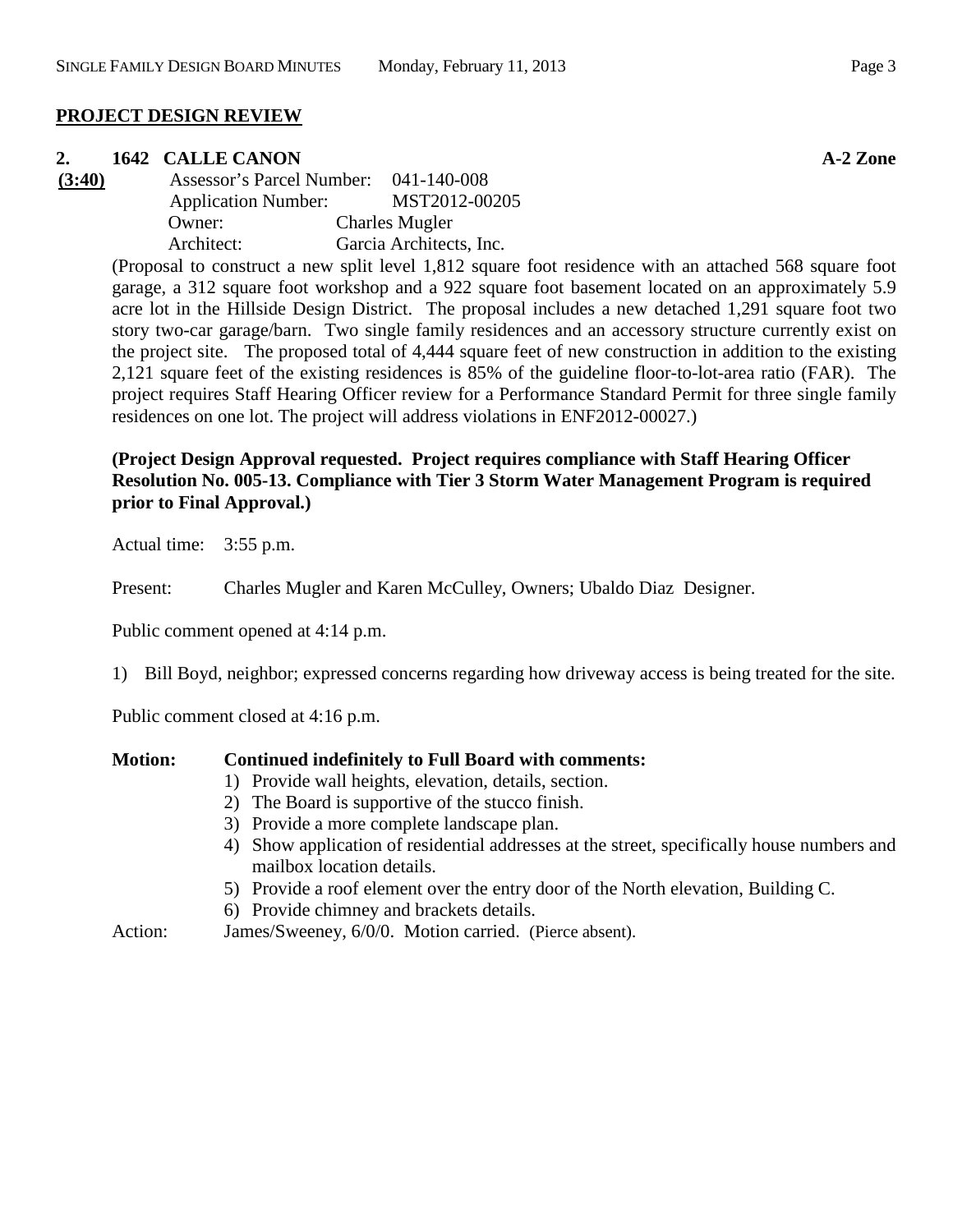#### **CONCEPT REVIEW - NEW ITEM: PUBLIC HEARING**

#### **3. 46 CAMINO ALTO A-1 Zone**

**(4:00)** Assessor's Parcel Number: 019-150-015 Application Number: MST2012-00490 Owner: Sunkist Investments, LLC Applicant: Laura Bridley

> (Proposal for 310 cubic yards of site grading, including 210 cubic yards of export, and development of a new 18-foot wide and approximately 180 linear foot vehicular access driveway and hammerhead turnaround, to an existing vacant 9.7 acre parcel located in the Hillside Design District. A portion of the new access driveway will be constructed on an access easement on the adjacent parcel at 50 Camino Alto.)

#### **(Concept Review. Comments only; project requires environmental assessment.)**

Actual time: 4:38 p.m.

Present: Laura Bridley, Agent; Dale Webber, Engineer.

Mr. Limon clarified for the Board that they should be trying to determine whether or not building the driveway in this location is feasible.

Public comment opened at 4:45 p.m.

- 1) Jean Kennedy, opposition; expressed concern regarding driveway.
- 2) John Skidmore, opposition (submitted letter); expressed concern regarding easement work outside property lines and having access without a new house.
- 3) Wayne Smith, opposition; expressed concern regarding the driveway becoming a public nuisance and about the logistics and possible damage that could be caused by exporting 210 cubic yards of dirt.
- 4) Ron Mulder, opposition; expressed concern regarding unstable/unbuildable soil and the area becoming a public nuisance if no home is built.
- 5) Ezzy Pozzato, opposition; expressed concern regarding unstable soil, erosion potential, and the area becoming a public nuisance if no home is built.

Public comment closed at 4:57 p.m.

#### **Motion: Continued indefinitely to Full Board with comments:**

- 1) Board feels that there is insufficient information as to the long term use of the site.
- 2) Provide a Master Plan for the site.
- 3) Resolve conflict between the driveway design and the access easement; specifically that the location of the driveway is designed within the existing access easement, or the access easement is revised, as necessary.
- 4) Provide a site landscaping plan, including information for existing site vegetation, the existing oak tree and any grading information within the existing oak tree canopy.
- 5) Provide a complete site plan and clearly indicate all road access to the site, including any access from streets other than the access easement from Camino Alto.
- 6) Provide soils report.

Action: Sweeney/Woolery, 6/0/0. Motion carried. (Pierce absent).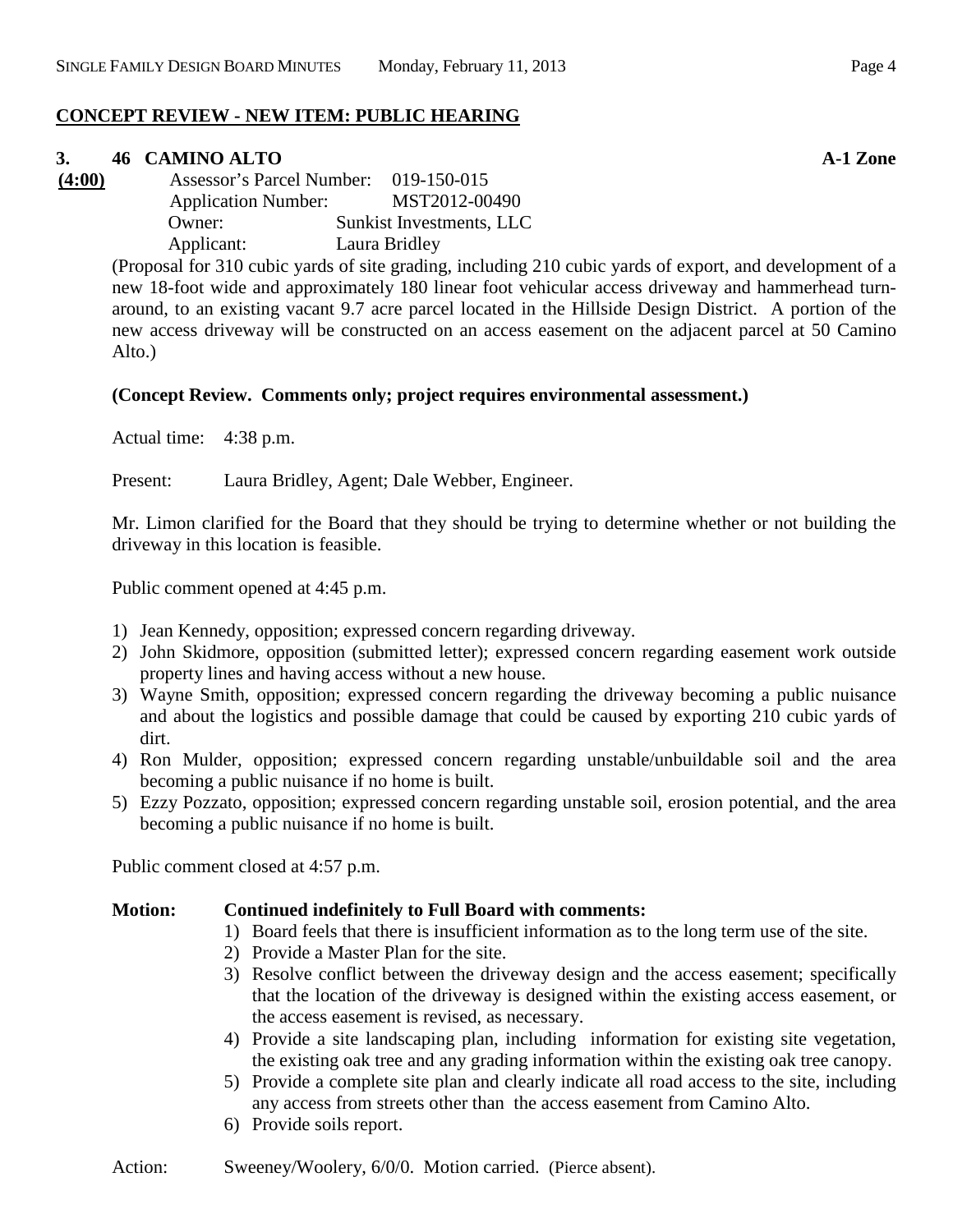## **SFDB-CONCEPT REVIEW (CONT.)**

#### **4. 2082 LAS CANOAS RD A-1 Zone**

| Assessor's Parcel Number: 021-030-037<br>(4:20) |                            |              |                  |
|-------------------------------------------------|----------------------------|--------------|------------------|
|                                                 | <b>Application Number:</b> |              | MST2012-00262    |
|                                                 | Owner:                     | Ron Petelski |                  |
|                                                 | Architect:                 |              | James Mcclintock |
|                                                 | Engineer:                  | Victor Beck  |                  |

(Proposal for site grading; construction of multiple retaining walls; to level, extend, and pave the driveway; and create a building pad for a future residence located on a 3-acre parcel in the Hillside Design District. The proposal involves 1,250 cubic yards of cut, 1,250 cubic yards of fill, and 1,000 cubic yards of recompaction to be balanced on site. Retaining walls include a new 120 linear foot retaining wall ranging in height from 6-inches to 12 feet, a new 200 linear foot retaining wall ranging in height from 4- to 5-feet, and a new 145 linear foot 6-foot tall site wall. The proposal will address violations identified in enforcement case ENF2012-00172.)

#### **(Second Concept Review; project was last reviewed on November, 5, 2012.)**

Actual time: 5:15 p.m.

Present: James McClintock, Architect; Ron Petelski, Owner.

Public comment opened at 5:20 p.m. As no one wished to speak, public comment was closed.

- **Motion: Project Design Approval with the finding that the Neighborhood Preservation Ordinance criteria have been met as stated in Subsection 22.69.050 of the City of Santa Barbara Municipal Code and continued 2 weeks to the Full Board with comments:**
	- 1) Consider a staining element on the proposed 12-inch board pattern of the portion of the concrete retaining wall.
	- 2) Consider an alternate design of the stone planters at the bottom of the 12-foot wall.
	- 3) Provide an alternate for higher tree or planting elements, particularly for the highest point of the 12-foot retaining wall.
	- 4) Provide additional railing details, including colors and materials. Provide a colors and materials board, and a colors and materials schedule on the plans.

Action: Sweeney/Bernstein, 5/1/0. Motion carried. (Miller opposed; Pierce absent).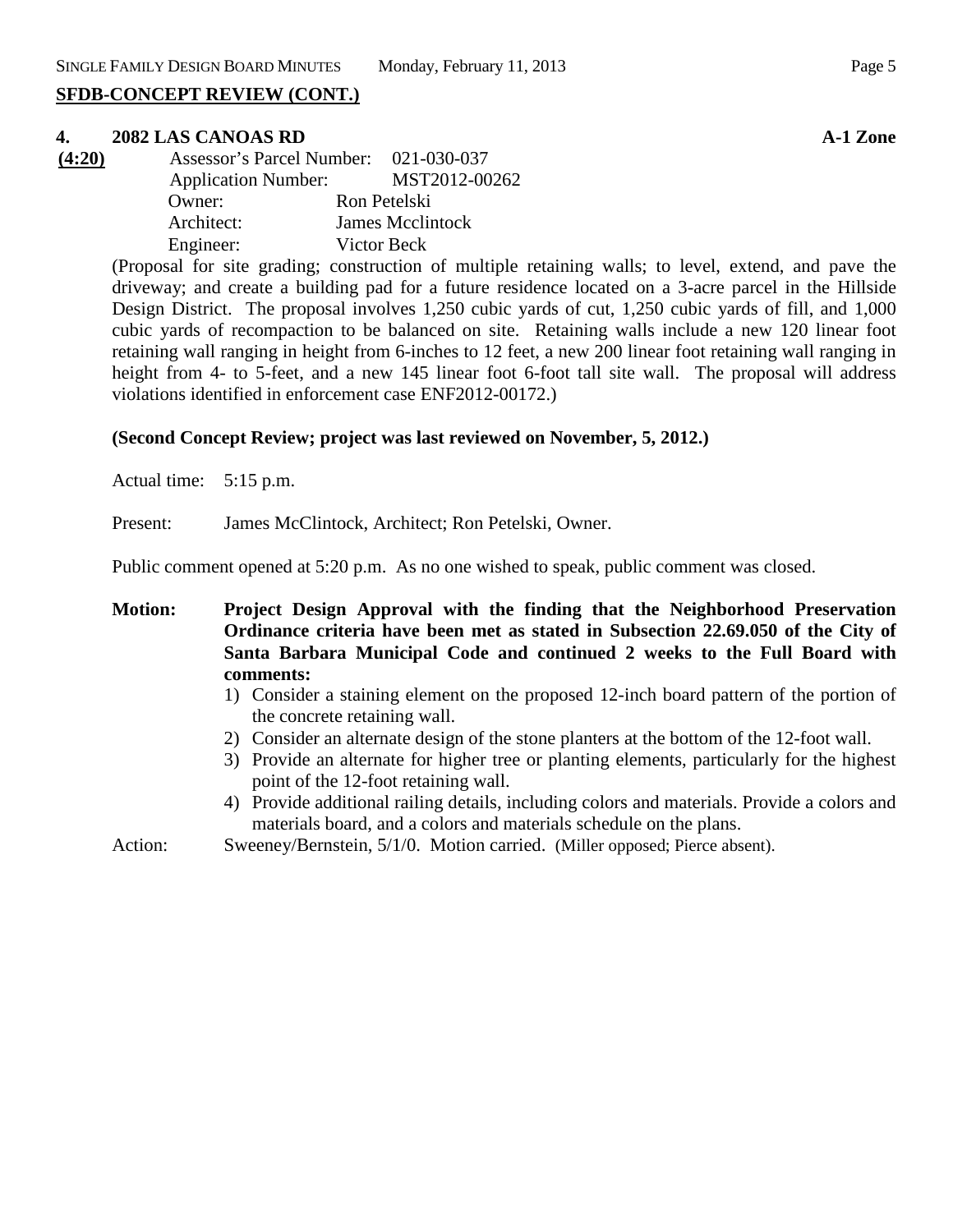## **CONCEPT REVIEW - NEW ITEM: PUBLIC HEARING**

#### **5. 2430 CALLE ALMONTE E-1 Zone**

**(4:40)** Assessor's Parcel Number: 041-412-012 Application Number: MST2013-00020 Owner: Farzeen & Venus Nasri Trust

(Proposal to construct a new 919 square foot second-story addition to an existing 1,839 square foot onestory single-family residence with an attached 408 square foot two-car garage. The proposal includes a new 176 square foot second-story deck. The proposed total of 3,166 square feet, located on a 9,964 square foot lot in the Hillside Design District, is 86% of the required floor-to-lot area ratio (FAR).)

## **(Concept Review; comments only.)**

Actual time: 5:38 p.m.

Present: Jason Grant, Designer; Farzeen and Venus Nasri, Owners.

Public comment opened at 5:43 p.m.

- 1. Steve Jordan, opposition (submitted letter); expressed concerns regarding privacy, preservation of private views, and interruption of hillside. Requested story poles.
- 2. Mike Munoz, opposition (submitted letter); expressed concerns regarding privacy.

A letter of expressed concern from Liz Sherman was acknowledged.

The following neighbors signed a petition in support of the project: James Johnson, 3435 Calle Almonte Ralph Fuquay, 2436 Calle Almonte Rhoda Rosenthal, 3427 Calle Almonte Carole Strehlow, 2419 Calle Galicia Susan Saperstein, 3423 Calle Almonte Julia Capps, 3439 Calle Almonte Simon Pulver, 3423 Calle Almonte

Public comment closed at 5:50 p.m.

#### **Motion: Continued indefinitely to Full Board with comments:**

- 1) Provide a site plan that shows landscaping mitigation for privacy.
- 2) Eliminate exterior stair case.
- 3) Study reducing FAR.
- 4) Study rear elevation reduce size and increase height of windows.
- 5) Study reconfiguration of window at office.
- 6) The Board has considered the Single Family Residential Design Guidelines, Good Neighbor Guidelines & Tips, and finds the proposed second story location is well placed on the existing residence to maximize views of the neighbors.
- 7) Study the roof pitch; consider a reduction.
- 8) Provide a colors and materials board.
- 9) The Board is ok with the size and location of the second level deck.
- Action: Sweeney/Bernstein, 6/0/0. Motion carried. (Pierce absent).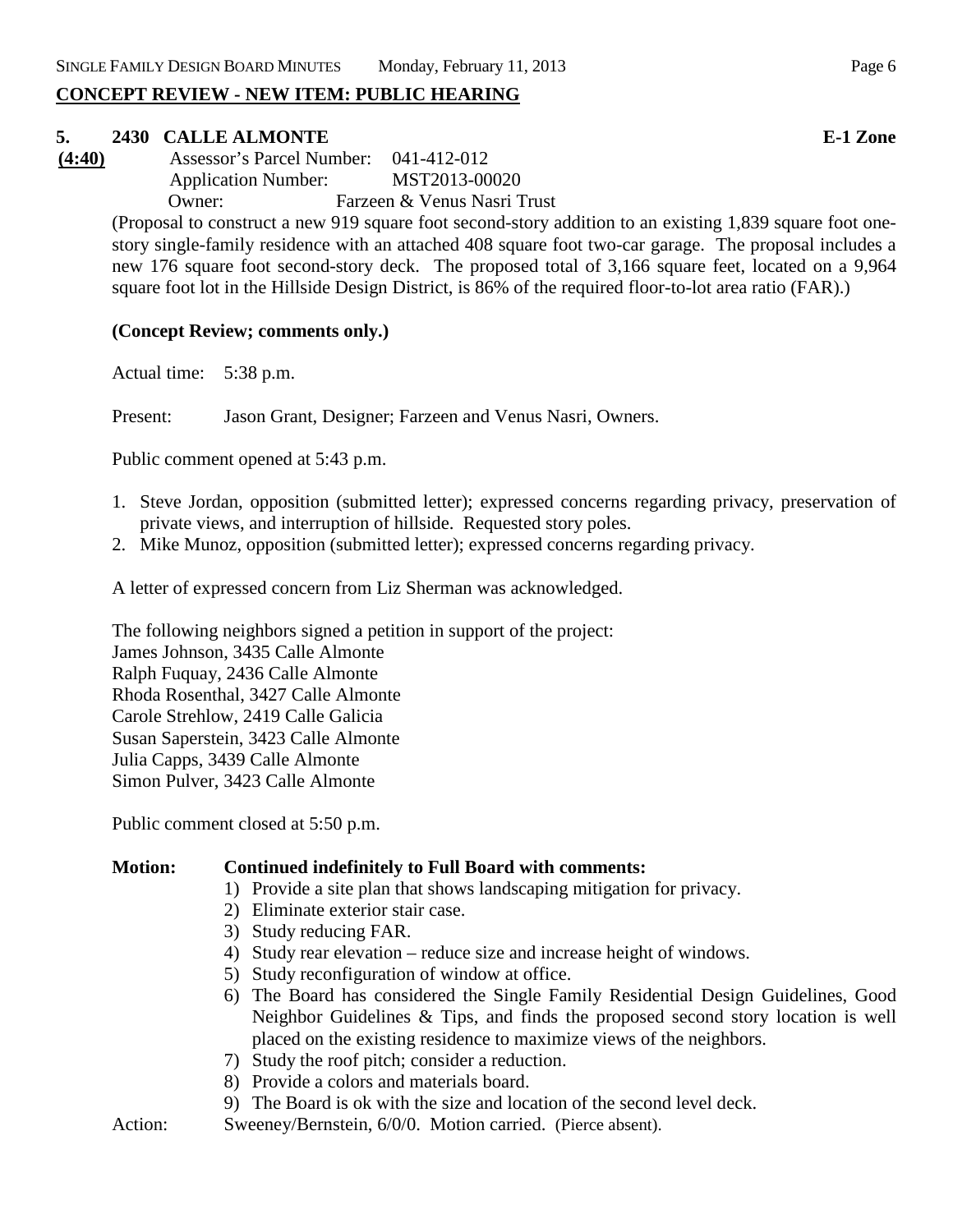## **CONCEPT REVIEW - NEW ITEM**

## **6. 11 VIA ALICIA E-1 Zone**

| (5:10) | Assessor's Parcel Number: 015-311-003 |               |
|--------|---------------------------------------|---------------|
|        | <b>Application Number:</b>            | MST2013-00052 |
|        | Owner:                                | Trent, Peter  |
|        | Architect:                            | Dawn Sherry   |

(Proposed exterior alterations to an existing residence including the following: 1) replace the garage door, replace existing front deck; new 2nd story deck at the west elevation, replace and relocate doors and windows per plan, replace and enlarge existing 2nd & 3rd story balconies and decks. Replace and enlarge existing concrete patio on the south elevation, enlarge of existing deck at the south elevation, and propose a new pool on this existing residential lot.)

#### **(Concept review; comments only.)**

Actual time: 6:22 p.m.

Present: Dawn Sherry, Architect.

Public comment opened at 6:31 p.m. As no one wished to speak, public comment was closed.

#### **Motion: Continued indefinitely to Full Board with comments:**

- 1) Consider further detail on front door and entry way.
- 2) Provide a site landscaping plan.
- 3) Consider redesign of the mid-level deck (Juliette balcony, doors and windows).
- 4) Provide lighting details, and a colors and materials board.

Action: Bernstein/Woolery, 5/0/0. Motion carried. (Pierce and Miller absent).

## **CONCEPT REVIEW - NEW ITEM: PUBLIC HEARING**

## **7. 1218 E DE LA GUERRA ST E-3 Zone**

**(5:30)** Assessor's Parcel Number: 031-132-003 Application Number: MST2013-00008 Owner: Ray S Goodner Revocable Trust Architect: Gary Jensen

> (Proposal to construct a new 405 square foot second story addition and a new 174 square foot ground level accessory building to an existing 1,491 square foot single-family residence and an attached 390 square foot two-car garage. The proposal includes the removal of an existing palm tree and a new fourfoot tall wrought iron gate across the driveway. The proposed total of 2,460 square feet, located on a 10,000 square foot lot in the Hillside Design District, is 66% of the required floor-to-lot area ratio (FAR).)

## **(Comments only; project requires environmental assessment.)**

Actual time: 6:49 p.m.

Present: Joan Goodner, Owner; Gary Jensen, Architect.

Public comment opened at 6:56 p.m.

A letter of support from Mike Augarten was acknowledged.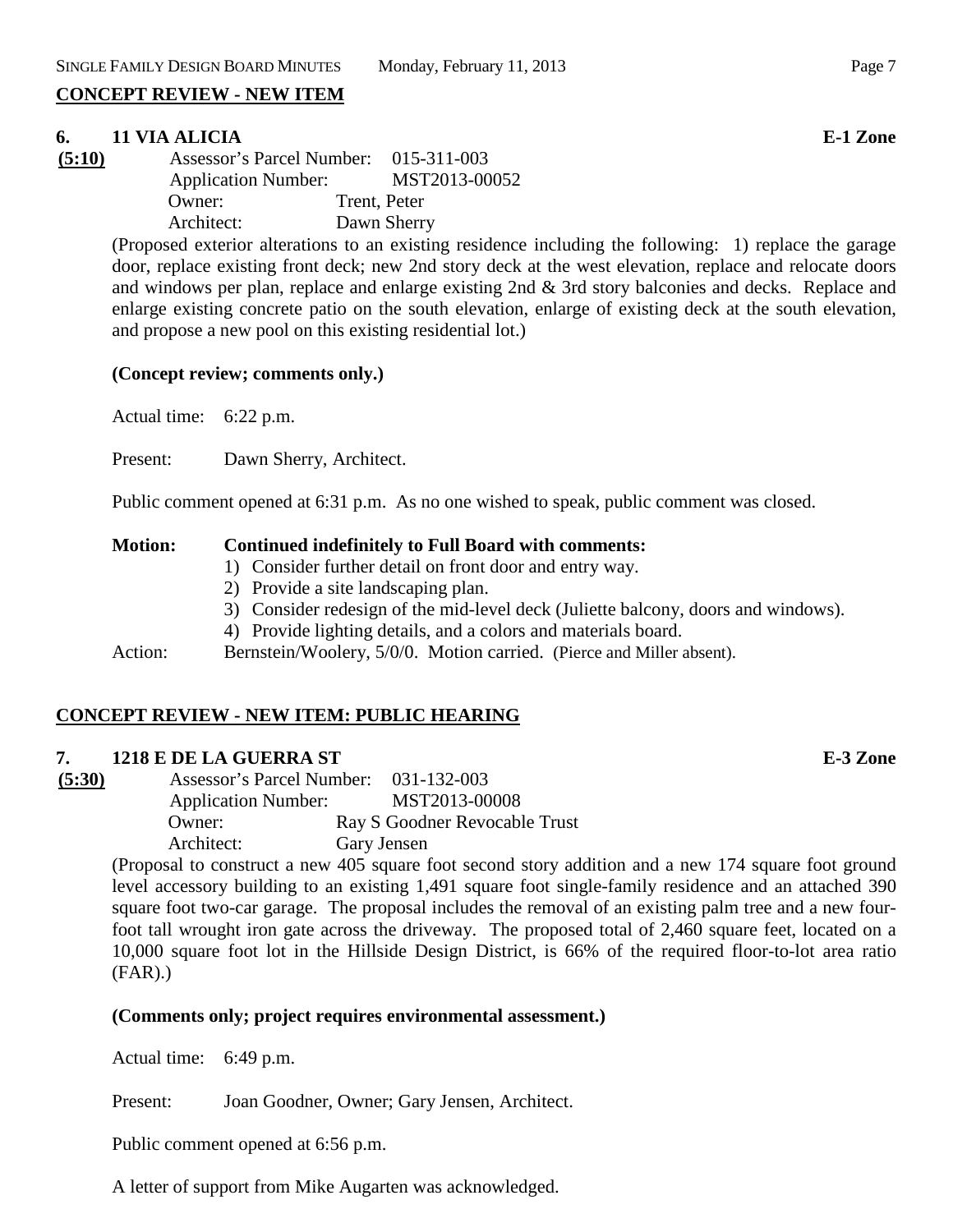Public comment closed at 6:56 p.m.

## **Motion: Continued indefinitely to Consent with comments:**

- 1) The Board appreciates the design approach.
- 2) Addition is compatible with house, neighbors and neighborhood.
- 3) The Board is supportive of the design and location of the gate.
- 5) Include gate remote details on plans.

Action: Sweeney/Woolery, 5/0/0. Motion carried. (Pierce and Miller absent).

## **\*MEETING ADJOURNED AT 7:03PM\***

**CONSENT CALENDAR – SEE SEPARATE AGENDA**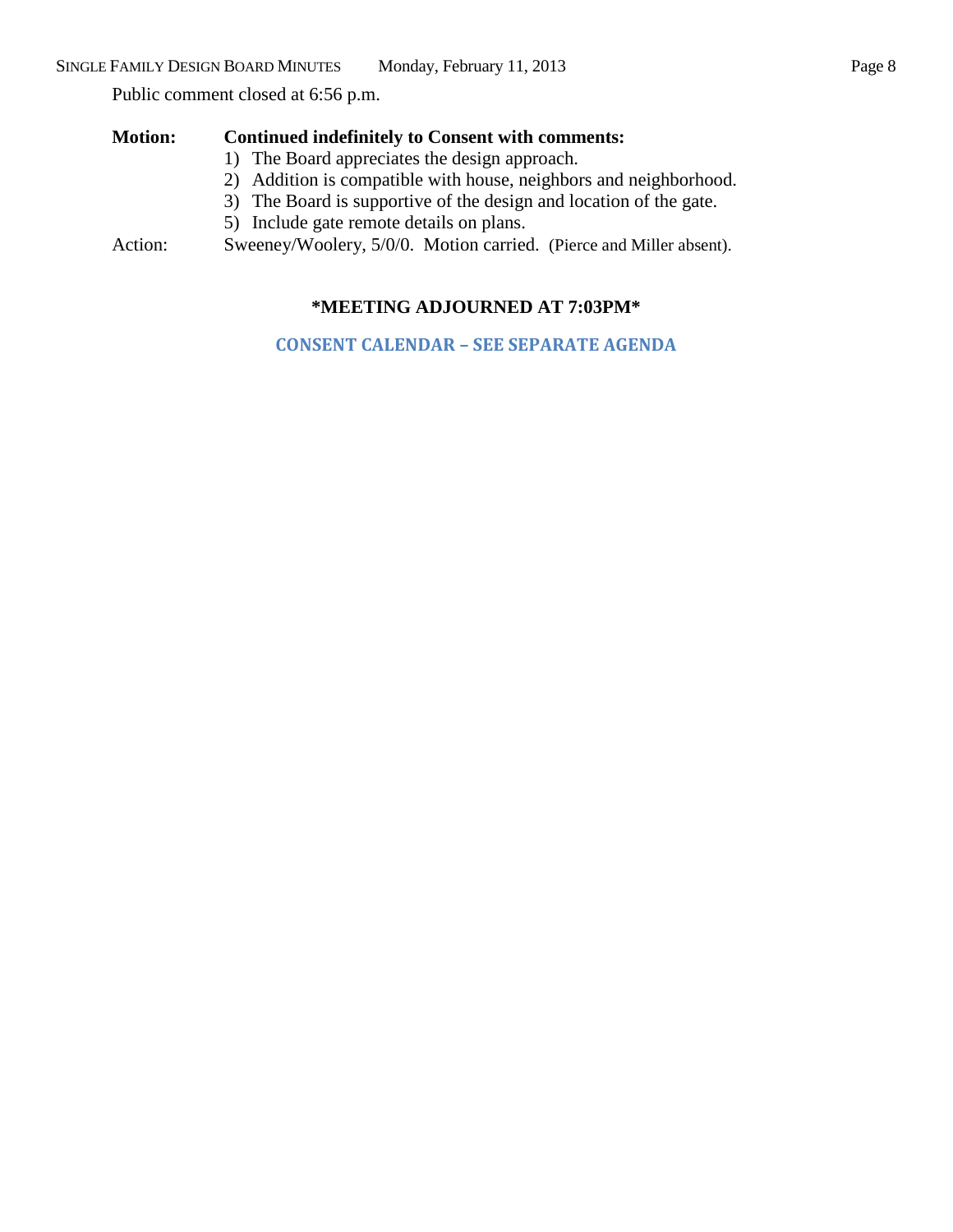## **CONSENT CALENDAR (11:00 A.M.)**

#### **PROJECT DESIGN AND FINAL REVIEW**

#### **A. 1708 CHINO ST R-2 Zone**

| Assessor's Parcel Number:  | 043-183-020                    |
|----------------------------|--------------------------------|
| <b>Application Number:</b> | MST2008-00143                  |
| Owner:                     | Manuel & Maria Elena Rodriguez |
| Architect:                 | Garcia Architects              |

(Proposal to construct a new 545 square foot second-story addition to an existing 1,091 square foot onestory single-family residence with a detached 187 square foot one-car garage, located on a 3,800 square foot lot. The proposal includes the demolition of the "as-built" 173 square foot garage addition and demolition of an "as-built" carport. Staff Hearing Officer approval of a modification is requested to allow alterations to the existing porch located in the required front yard setback. The proposed total of 1,824 square feet is 83% of the maximum guideline floor-to-lot-area ratio (FAR). A similar project was approved on December 12, 2008, and subsequently expired on December 12, 2010.)

## **(Project requires compliance with Staff Hearing Officer Resolution No. 029-12. Project Design and Final Approval is requested.)**

## **Project Design Approval and Final Approval with the finding that the Neighborhood Preservation Ordinance criteria have been met as stated in Subsection 22.69.050 of the City of Santa Barbara Municipal Code with conditions:**

1) Relocate the rain barrels out of the required setbacks.

## **CONTINUED ITEM**

#### **B. 163 LA JOLLA DR E-3/SD-3 Zone**

| Assessor's Parcel Number:  | 041-362-004              |
|----------------------------|--------------------------|
| <b>Application Number:</b> | MST2008-00515            |
| Owner:                     | Chevy Lane Holdings, LLC |
| Architect:                 | Peter Becker             |

(Revised project for alterations to the existing 1,265 square foot one-story single-family residence with an attached 411 square foot two-car garage located on a 23,522 square foot lot in the Hillside Design District and within the appealable jurisdiction of the Coastal Zone. The revised proposal eliminates the previously approved 914 square foot one-story addition. The proposed alterations include a 15 square foot one-story addition for a laundry closet, alterations to the roof forms which including adding dormer roofs at the dining and living rooms and raising the ceiling height in the living room, replace all doors and windows with new, and a new asphalt shake roof. Other site alterations include a new 6-foot tall wood fence along the front yard of the property, a new flagstone pedestrian pathway, landscaping alterations, and a change to the driveway configuration. A portion of the new driveway, the new 42-inch tall pillars, and landscaping alterations are proposed to be located on the adjacent vacant property at 157 La Jolla Dr., which is owned by the same owner as 163 La Jolla Dr.)

## **(Second Concept Review.)**

**Postponed one week at the applicant's request.**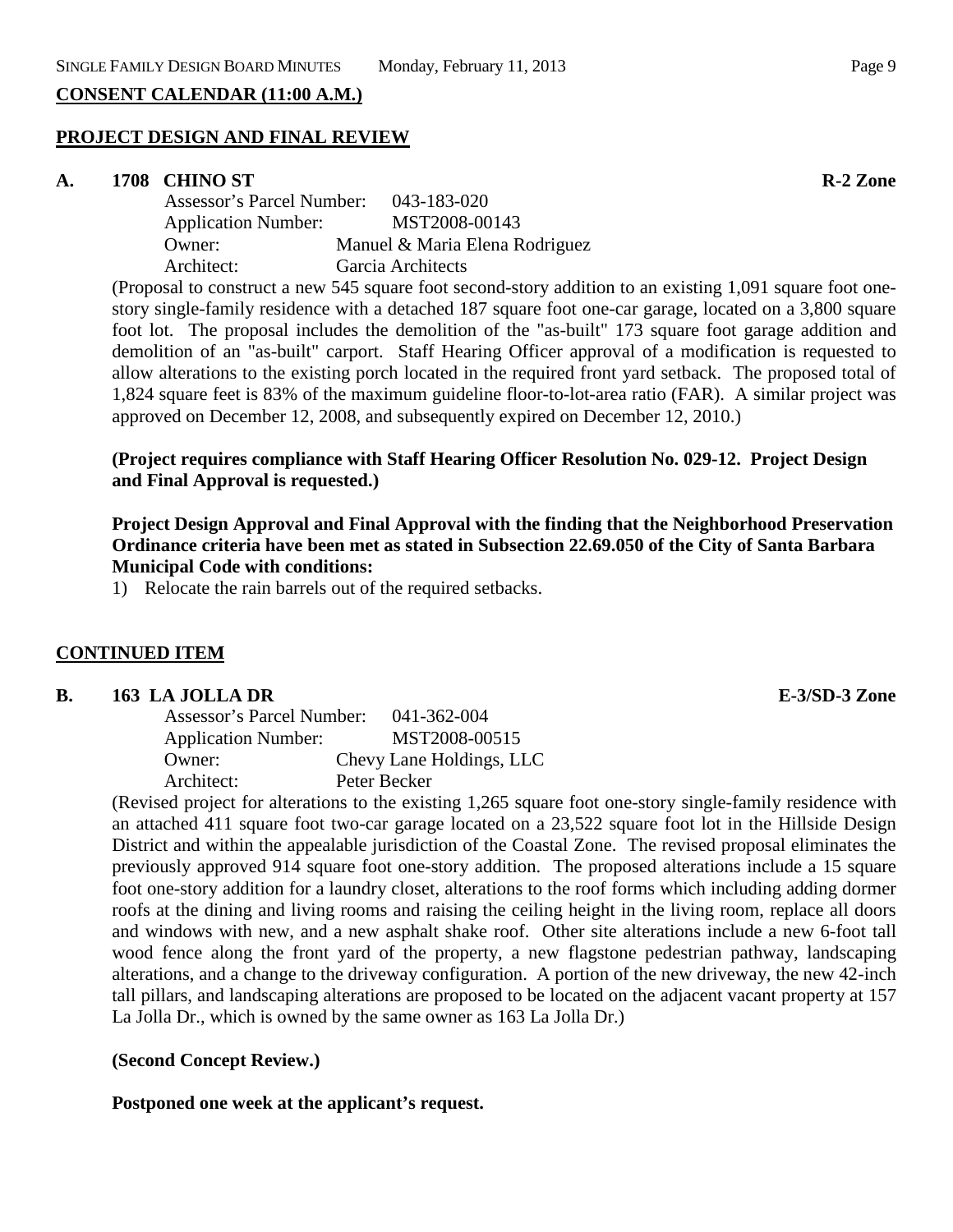#### **CONTINUED ITEM**

#### **C. 157 LA JOLLA DR E-3/SD-3 Zone**

| <b>Assessor's Parcel Number:</b> | 041-362-005              |
|----------------------------------|--------------------------|
| <b>Application Number:</b>       | MST2013-00044            |
| Owner:                           | 157 La Jolla, LLC        |
| Architect:                       | Peter Becker Architect   |
| Agent:                           | Trish Allen, SEPPS, Inc. |

(Proposal for a new driveway and turnaround, a new 42-inch single track gate and pillars, and landscaping on an existing vacant 25,000 square foot parcel in the Hillside Design District and within the appealable jurisdiction of the Coastal Zone. The proposed driveway would provide access to the existing single-family residence at 163 La Jolla Drive.)

#### **(Second Concept Review. Action may be taken if sufficient information is provided.)**

#### **Postponed one week at the applicant's request.**

#### **NEW ITEM**

#### **D. 1656 LAS CANOAS RD A-1 Zone**

| Assessor's Parcel Number:  | 021-072-010                    |
|----------------------------|--------------------------------|
| <b>Application Number:</b> | MST2013-00055                  |
| Owner:                     | <b>Jeff Frank Living Trust</b> |
| Architect:                 | Robert Pester                  |
|                            |                                |

(Proposal to pave existing service driveway with permeable interlocking pavers and construct new wood driveway gate with stone pilasters and new CMU screen wall around the existing pool equipment area.)

## **Project Design Approval with the finding that the Neighborhood Preservation Ordinance criteria have been met as stated in Subsection 22.69.050 of the City of Santa Barbara Municipal Code and continued one week to Consent with comments:**

- 1) Provide a section of the paver confirming it is permeable.
- 2) Provide a cut sheet detail of the proposed power design.
- 3) Provide a color and materials board.

## **FINAL REVIEW**

## **E. 464 YANKEE FARM RD A-1/SD-3 Zone**

| Assessor's Parcel Number:  | 047-030-017               |
|----------------------------|---------------------------|
| <b>Application Number:</b> | MST2013-00028             |
| Owner:                     | Margaret & Robert Niehaus |
| Architect:                 | Angie Huff                |

(Proposal to construct a 325 square foot one-story addition to an existing 3,175 square foot one-story single-family residence with an attached 612 square foot two-car garage. The proposal includes a small interior remodel and minor exterior facade alterations to the existing residence. An existing detached 281 square foot accessory structure will remain. The proposal will result in a total project development of 4,393 square feet located on a 1.25 acre parcel in the Hillside Design District and in the nonappealable jurisdiction of the Coastal Zone. The proposal will address violations identified in ENF2012-00589.)

## **(Final Approval requested.)**

**Postponed one week at the applicant's request.**